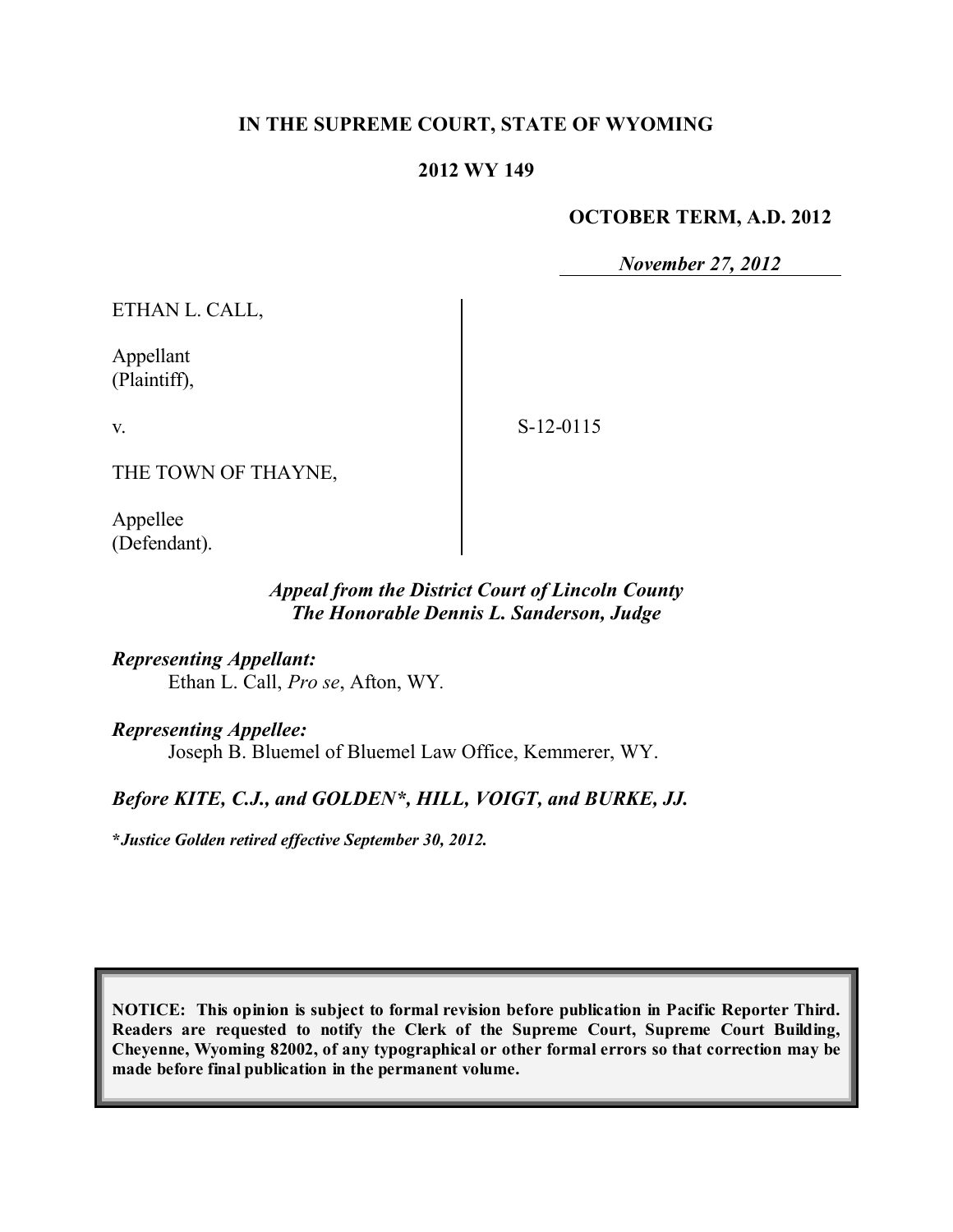**HILL,** Justice.

[¶1] Ethan L. Call filed a complaint in district court after making an unsuccessful construction bid to the Thayne, Wyoming, City Council (the "Town of Thayne"). The district court granted the Town of Thayne's combined motion for summary judgment and motion to dismiss and Call appeals. We summarily affirm.

### **ISSUES**

[¶2] Call states four issues:

1. The district court erred in dismissing the Complaint filed by [Call], as a *pro se* litigant, for failure to state a claim.

2. The actions of [the Town of Thayne] during the bid selection process deprived [Call] of any rights, privileges, or immunities secured under the Constitution and laws.

3. [The Town of Thayne] in awarding the bid to [its] 'preferred bidder' failed to do its duty to provide an independent observation of the evaluation and selection process in bidding the Canal Beautification Project for which [it was] going to use federal funds.

[The Town of Thayne's] publication of an open invitation to bid on the Canal Beautification Project created an implied covenant of good faith and fair dealing.

## **FACTS**

[¶3] In 2009, the Wyoming Department of Transportation (WYDOT) awarded the Town of Thayne a grant to assist with landscaping on and around the Thayne canal area adjacent to State Highway 89. The funds were awarded pursuant to federal and state guidelines.

[¶4] After the Town of Thayne put the project out to bid, four bids were submitted, including Call's. Coming in at \$29,894, Call was the low bidder. However, due to considerable differences in the bid amounts, the Town Council set up meetings with each bidder. Call missed his meeting with the Town Council. Another bid in the amount of \$51,840 appealed to the Town Council and included some "add-ons." In an effort to be fair, the Town Council asked the other three bidders, including Call, to resubmit their bids and include the add-ons.

[¶5] Another bidder was awarded the project on April 22, 2010. On April 28, 2010, Call filed a protest with WYDOT alleging that the Town of Thayne discriminated against his bid. As a result, WYDOT eventually withdrew grant monies for the project, while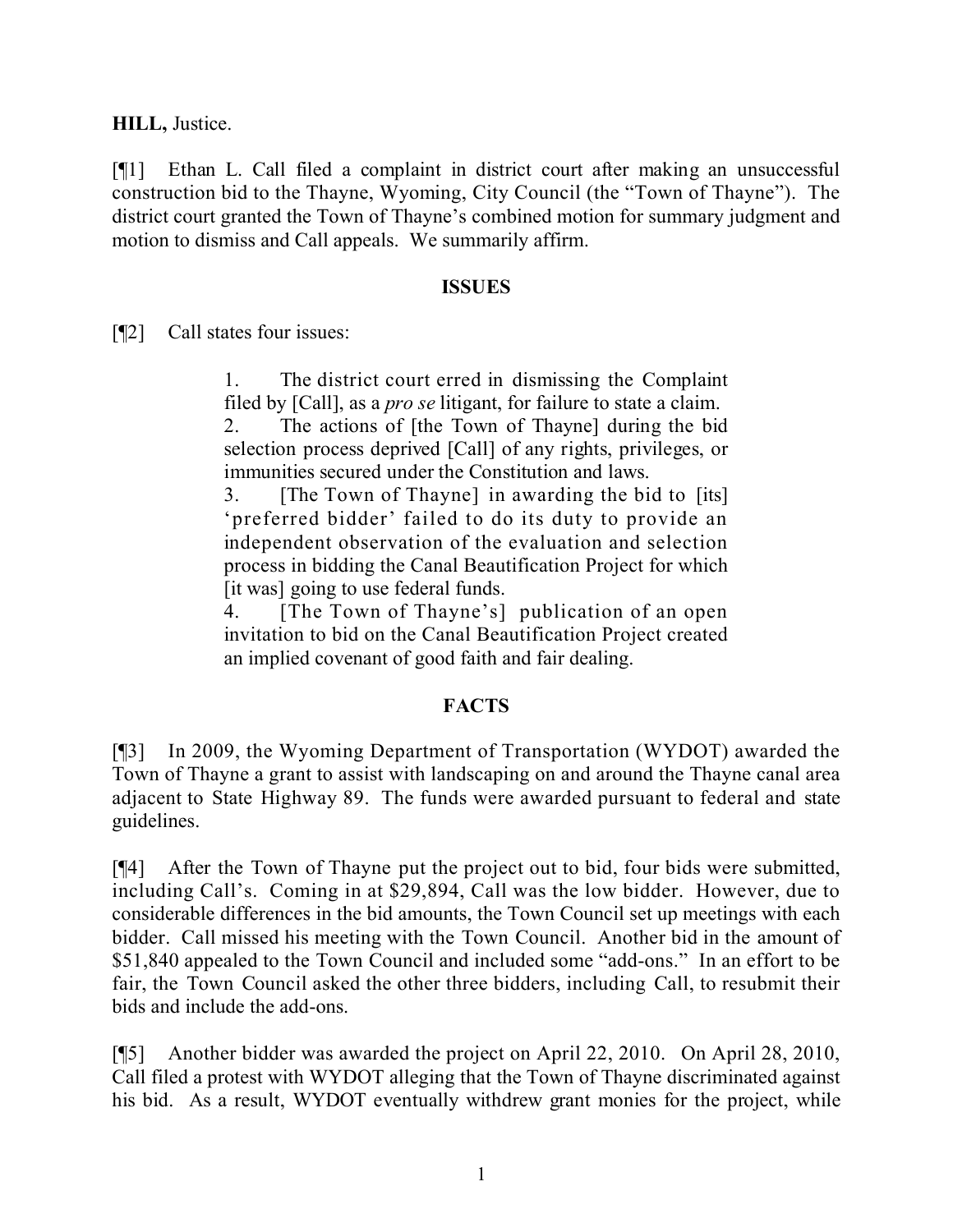affording the Town of Thayne an opportunity for reinstatement of the grant. In June of 2010, the Town of Thayne declined the grant money.

[¶6] Call filed his first complaint in June of 2010, but that action was dismissed for failure to comply with the Wyoming Governmental Claims Act. Call filed a new complaint on February 1, 2011 in which he claimed (1) a civil rights violation pursuant to 42 U.S.C. § 1983; (2) that the Town of Thayne failed to provide an independent observation of the bid evaluation and selection process; and (3) a breach of the covenant of good faith and fair dealing. Call sought \$15,000 in damages on the § 1983 claim and \$10,000 on each of the other claims. The Town of Thayne filed a motion for summary judgment and motion to dismiss, to which Call filed a response.

[¶7] On the motion for summary judgment and to dismiss for failure to state a claim and the opposition to that motion, Call presented no witnesses, testimony, affidavit or portion of deposition as factual support of his opposition to the motion. The court granted the Town of Thayne's motion for summary judgment on the 42 U.S.C. § 1983 claim pursuant to W.R.C.P. 56(b) and dismissed all of the remaining claims for failure to state a claim pursuant to W.R.C.P. 12(b)(6) or in the alternative, pursuant to Rule 56(b). This appeal followed.

# **DISCUSSION**

[¶8] The Town of Thayne raises a preliminary issue relating to Call's failure to comply with the Wyoming Rules of Appellate Procedure and requests that we exercise our discretion pursuant to Rule 1.03 and summarily affirm the district court's decision. As with other instances in which this Court has exercised its discretion to summarily affirm, we will also do so in this case. *See Berg v. Torrington Livestock Cattle Co*., 2012 WY 42**,** 272 P.3d 963 (Wyo. 2012) and *Finch v. Pomeroy*, 2006 WY 24, ¶ 2, 130 P.3d 437, 437-38 (Wyo. 2006).

[¶9] We have stated before that the decision to dismiss an appeal or summarily affirm a decision of the lower court based on the filing of a deficient brief pursuant to W.R.A.P. 1.03 is within the discretion of the appellate court. *Berg*, ¶ 9, 272 P.3d 963, 965. Rule 1.03 provides:

> The timely filing of a notice of appeal, which complies with Rule 2.07(a), is jurisdictional. The failure to comply with any other rule of appellate procedure, or any order of court, does not affect the validity of the appeal, but is ground only for such action as the appellate court deems appropriate, including but not limited to: refusal to consider the offending party's contentions; assessment of costs; dismissal; and affirmance.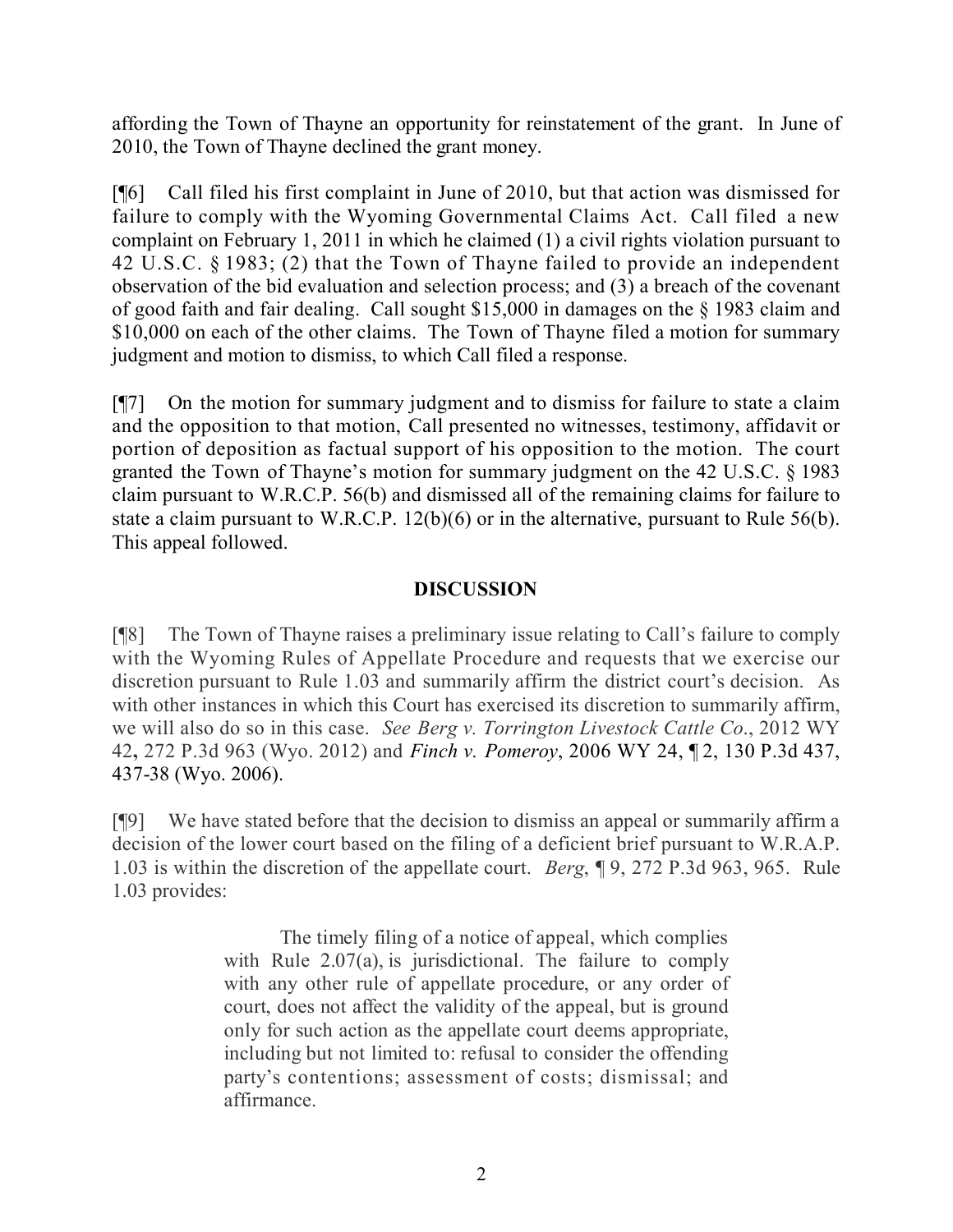Portions of W.R.A.P. 2.07(a) state that the notice of appeal shall: "… (3) Name the court to which the appeal is taken, [and] (4) Be accompanied by the certificate or endorsement required by Rule 2.05." That rule also requires that an appellant order and pay for a transcript of the portion of the evidence deemed necessary for the appeal or if "appellant does not intend to order a transcript, the certificate of compliance shall include a statement indicating whether appellant intends to procure a statement of evidence pursuant to Rule 3.03 or an agreed statement pursuant to Rule 3.08." W.R.A.P. 2.05.

[¶10] Further required by the Wyoming Rules of Appellate Procedure, a notice of appeal shall have as an appendix:

> (1) All pleadings that assert a claim for relief whether by complaint, counter-claim or cross-claim and all pleadings adding parties; and

> (2) All orders or judgments disposing of claims for relief and all orders or judgments disposing of all claims by or against any party; and

(3) The judgment or final order.

W.R.A.P. 2.07.

[¶11] This Court has reaffirmed that

It is the appellant[s'] burden to bring a complete record to this Court. Where a proper record is not provided, an appeal may be dismissed or review may be limited to those issues not requiring inspection of the record.

. . . .

Without a sufficient record, we must

"accept the 'trial court's findings as being the only basis for deciding the issues which pertain to the evidence.' 'In the absence of anything to refute them, we will sustain the trial court's findings, and we assume that the evidence presented was sufficient to support those findings."

*In re Estate of George*, 2003 WY 129, ¶ 11, 77 P.3d 1219, 1223 (Wyo. 2003).

[¶12] Though Call timely filed a notice of appeal, he failed to include a certificate or endorsement to order a transcript or declaration that he did not intend to order a transcript, thereby addressing W.R.A.P. 3.03 or 3.08. Furthermore, Call did not include an appendix to the appeal, the complaint, and order granting the Town of Thayne's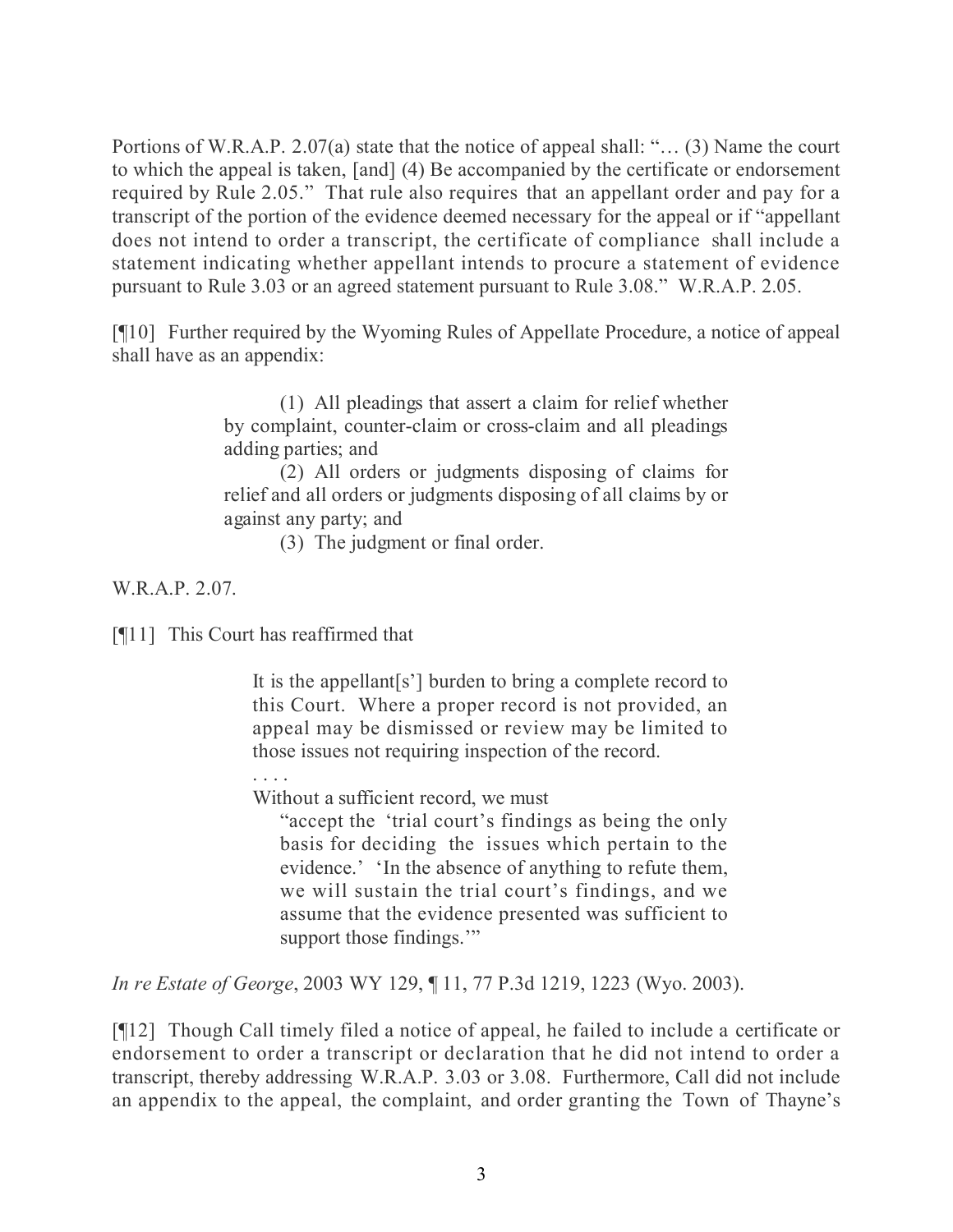motion for summary judgment and motion to dismiss for failure to state a claim. Call's brief is also deficient in a number of ways, in violation of W.R.A.P. 7.01. First, Call fails to provide a statement of facts *relevant to the issues presented for review* with appropriate reference to documents listed in the index of the transmitted record as required by Rule 7.01(f)(1). Though he labels a section of his brief as the "Statement of Facts," the section is merely a recitation of allegations from the complaint rather than facts from the record that are relevant to his issues. Also, Call's argument falls short of being described as cogent or containing proper citations to authority, as required by Rule 7.01(f)(1). Furthermore, Call's arguments do not state an adequate standard of review in accordance with Rule 7.01(f)(2).

[¶13] Additionally, and perhaps most importantly, the biggest issue facing Call is his failure to provide a record upon which we could base our decision. *See Nish v. Schaefer*, 2006 WY 85, ¶ 6, 138 P.3d 1134, 1137 (Wyo. 2006) (it is the appellant's responsibility to provide a record adequate to enable this Court's review). In these circumstances, we have explained:

> When this Court does not have a properly authenticated transcript before it, it must accept the trial court's findings of fact upon which it bases any decisions regarding evidentiary issues. *Capshaw v. Schieck*, 2002 WY 54, ¶ 21, 44 P.3d 47, 54 (Wyo. 2002). The failure to provide a transcript does not necessarily require dismissal of an appeal, but our review is restricted to those allegations of error not requiring inspection of the transcript. Lacking a transcript, or a substitute for the transcript, the regularity of the trial court's judgment and the competency of the evidence upon which that judgment is based must be presumed. *Stadtfeld v. Stadtfeld*, 920 P.2d 662, 664 (Wyo. 1996); *Combs v. Sherry-Combs*, 865 P.2d 50, 55 (Wyo. 1993).

*Jones v. Artery*, 2012 WY 63, ¶ 9, 275 P.3d 1244, 1246 (Wyo. 2012) (internal citations omitted).

[¶14] Not only is it critical to follow the Wyoming Rules of Appellate Procedure, it is of equal importance to present this Court with cogent argument and citation to legal authority. *Forbis v. Forbis*, 2009 WY 41, ¶ 10, 203 P.3d 421, 424 (Wyo. 2009) ("We have consistently refused to consider claims not supported by cogent argument or citation to pertinent legal authority.").

[¶15] We expect *pro se* litigants to "'handle this professional, technical work in compliance with Wyoming Rules of Appellate Procedure in the same way that trained lawyers are expected to perform' but '[t]his court has spoken to a certain leniency which